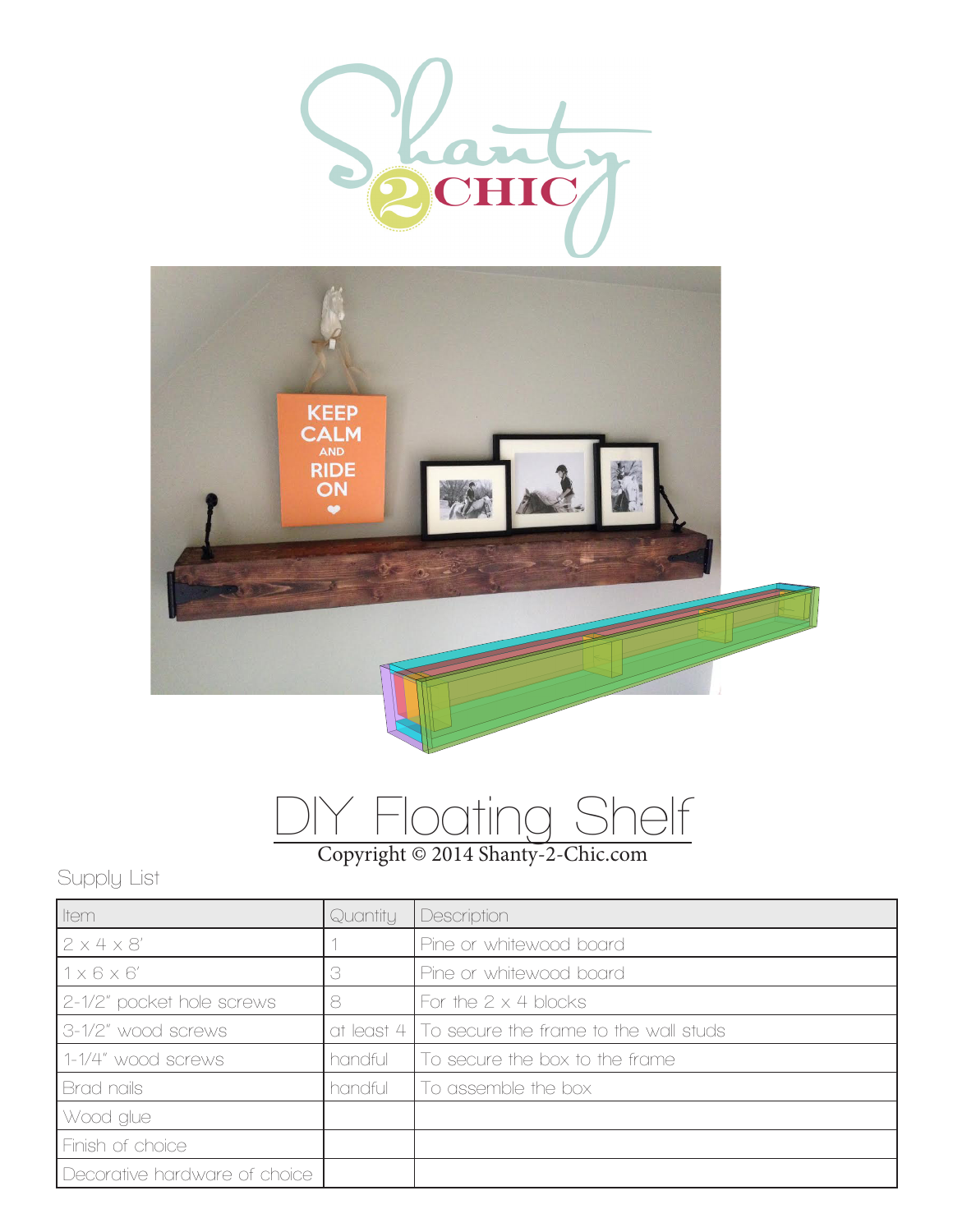Drill pocket holes for 2-1/2" pocket hole screws as indicated Drill pocket holes for 2-1/2" pocket hole screws as indicated by the arrows. by the arrows.